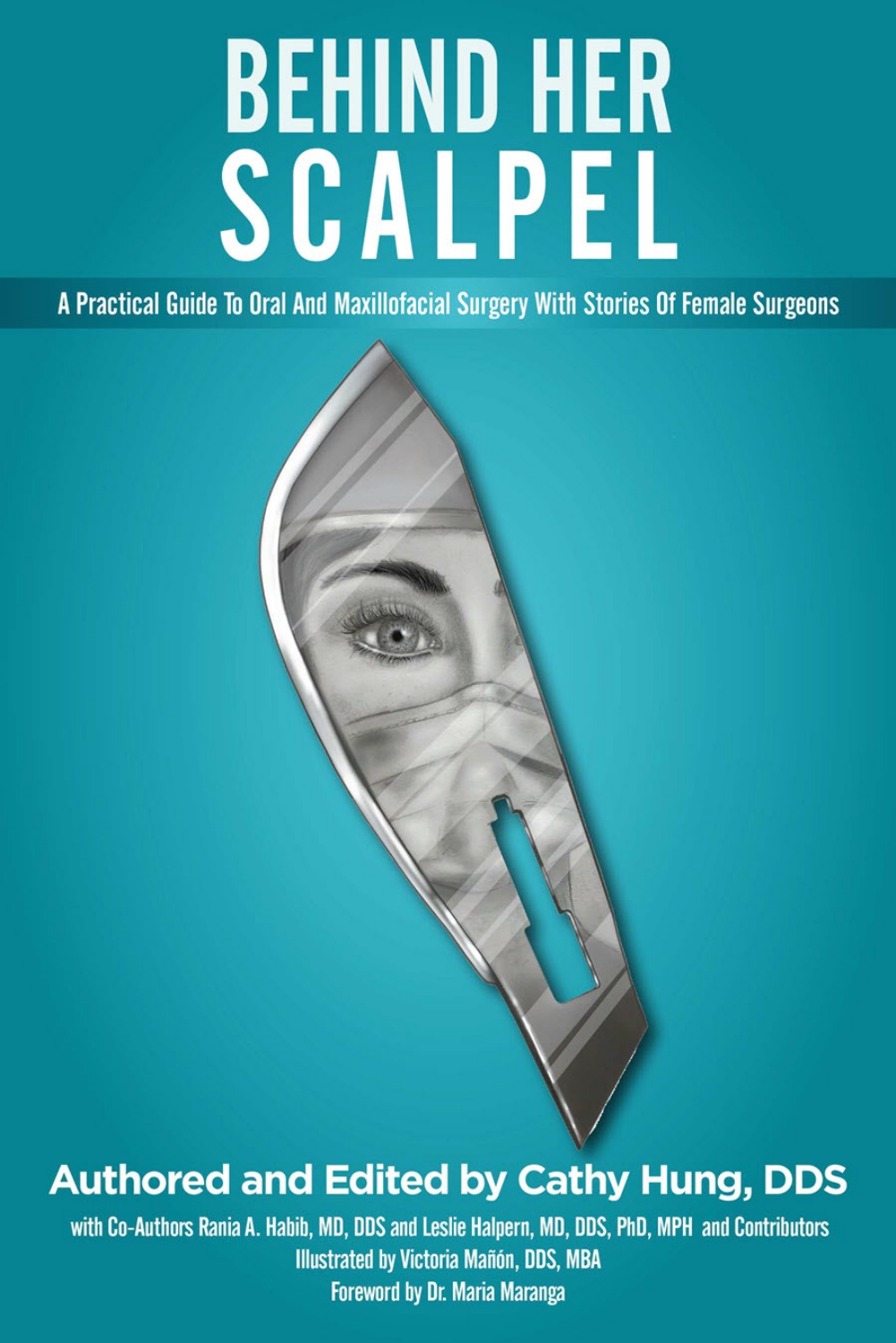# BEHIND HER SCALPEL

A Practical Guide To Oral And Maxillofacial Surgery With Stories Of Female Surgeons

### **Authored and Edited by Cathy Hung, DDS**

With Guest Writers: Rania A. Habib, MD, DDS Leslie Halpern, MD, DDS, PhD, MPH

And Contributors

Illustrated By: Victoria Mañón, DDS, MBA

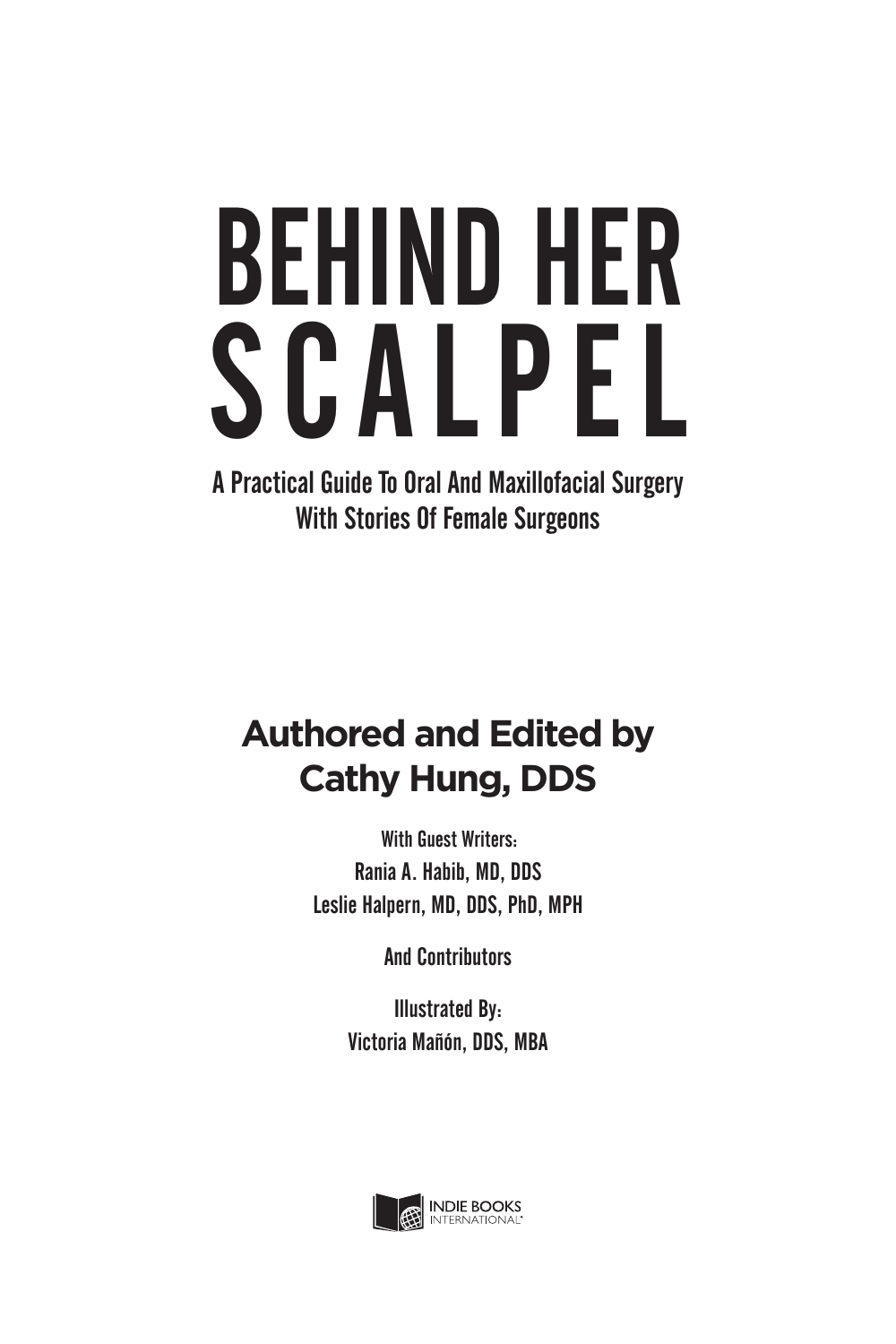© 2021 by Cathy Hung All rights reserved. Printed in the United States of America.

No part of this publication may be reproduced or distributed in any form or by any means, without the prior permission of the publisher. Requests for permission should be directed to permissions@ indiebooksintl.com, or mailed to Permissions, Indie Books International, 2424 Vista Way, Suite 316, Oceanside, CA 92054.

The views and opinions in this book are those of the author at the time of writing this book, and do not reflect the opinions of Indie Books International or its editors.

Neither the publisher nor the author is engaged in rendering legal or other professional services through this book. If expert assistance is required, the services of appropriate professionals should be sought. The publisher and the author shall have neither liability nor responsibility to any person or entity with respect to any loss or damage caused directly or indirectly by the information in this publication.

ISBN-13: 978-1-952233-75-3 Library of Congress Control Number: 2021917856

Designed by Joni McPherson

INDIE BOOKS INTERNATIONAL, INC.® 2424 VISTA WAY, SUITE 316 OCEANSIDE, CA 92054

www.indiebooksintl.com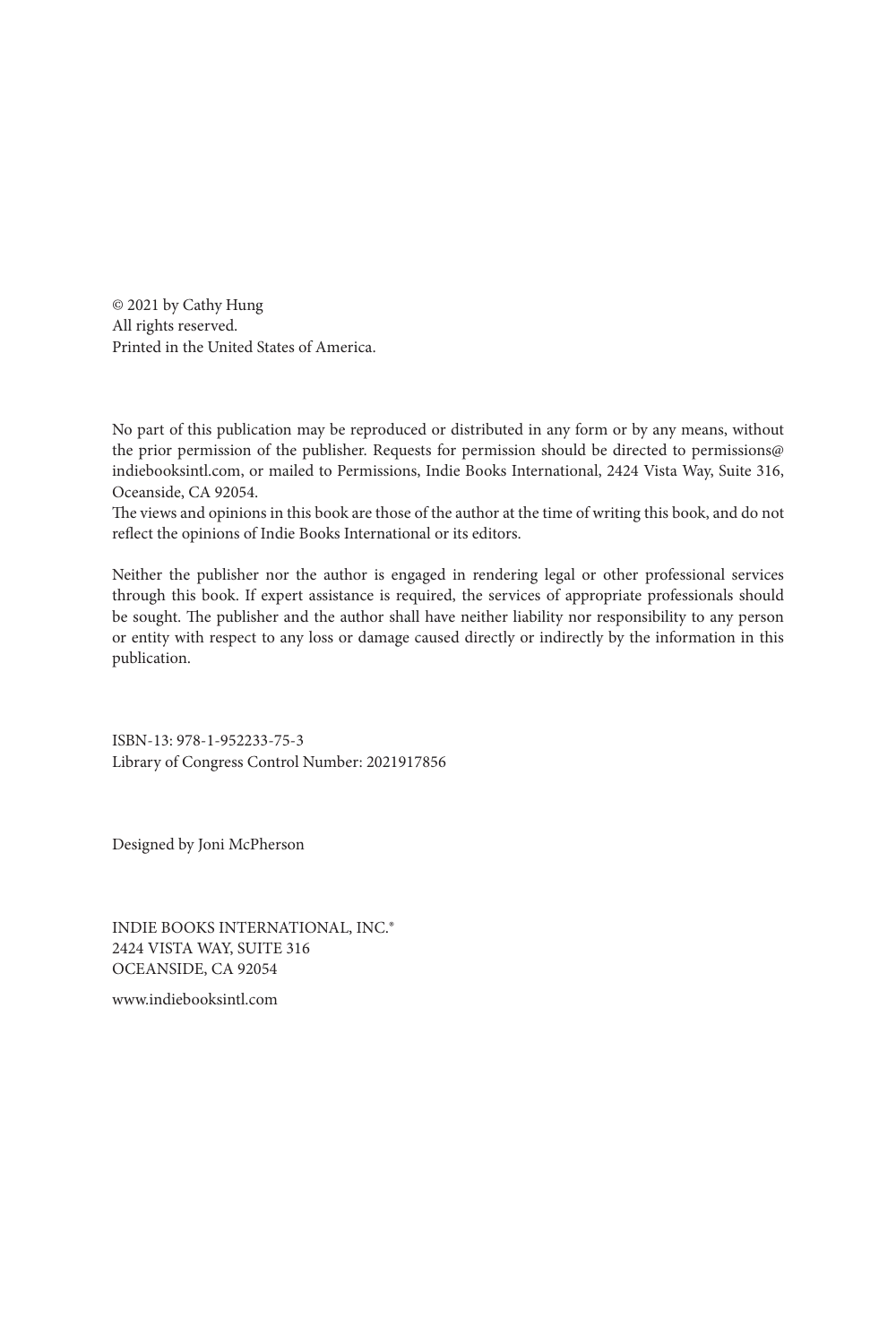# TABLE OF CONTENTS

| <b>Introduction</b> | An Open Letter To Present And Future<br>Female Oral And Maxillofacial Surgeons. xxi                                                                                                                                               |
|---------------------|-----------------------------------------------------------------------------------------------------------------------------------------------------------------------------------------------------------------------------------|
| Chapter 1           | What Is Oral And Maxillofacial Surgery? 1                                                                                                                                                                                         |
| <b>Chapter 2</b>    | Diversity And Inclusion 13                                                                                                                                                                                                        |
| <b>Chapter 3</b>    | Women In Dentistry And Surgery: A Brief                                                                                                                                                                                           |
| <b>Chapter 4</b>    | The Stories Of Female Oral And Maxillofacial<br>Surgeons (names appear in alphabetical order) 29<br>Pamela Alberto29<br>Alexandra Bialy 33<br>Donita Dyalram 37<br>Nicole Eisenberg43<br>Bridget Ferguson 50<br>Patricia Miller94 |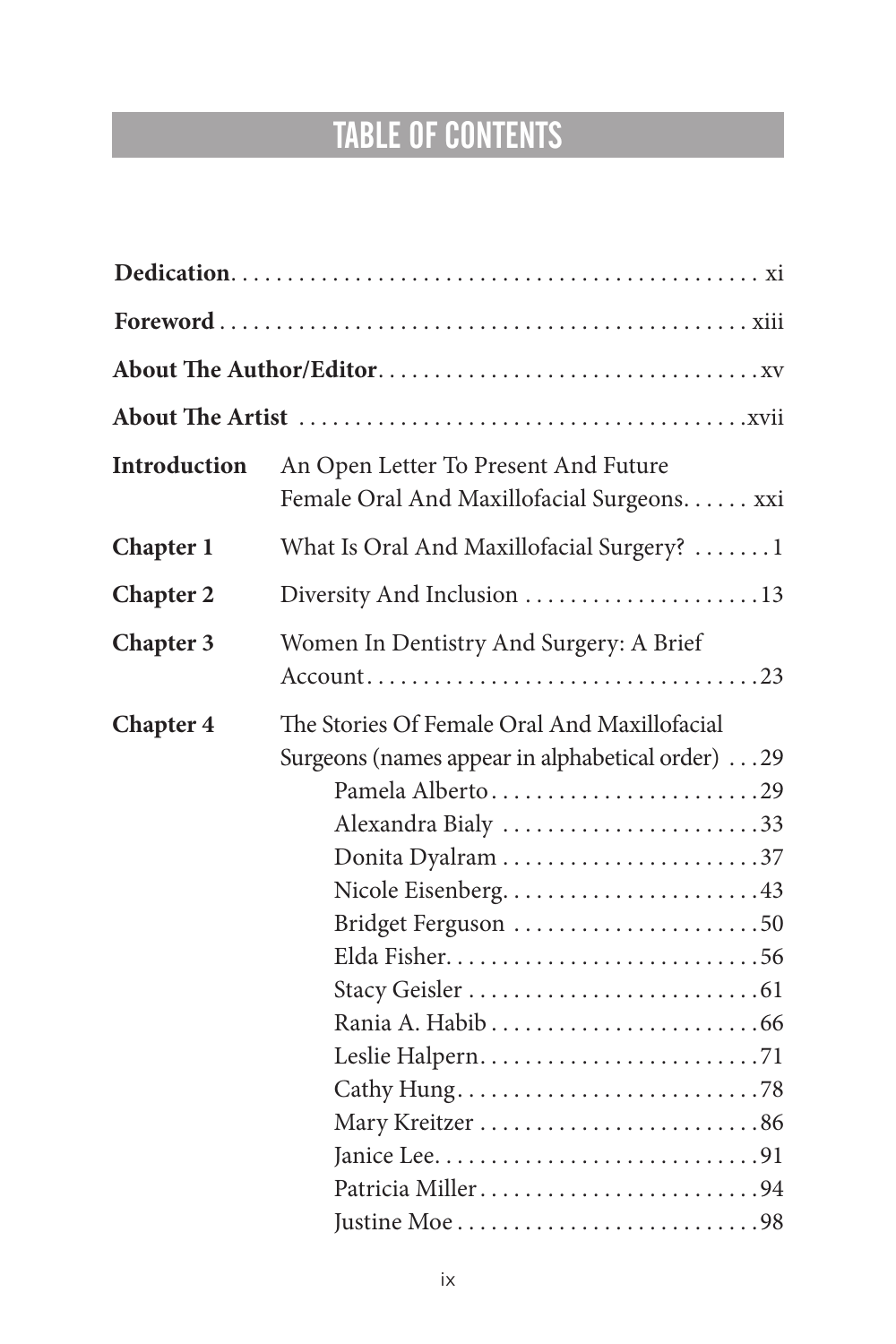#### BEHIND HER SCALPEL

|                   | Tania Nkangula 105                          |
|-------------------|---------------------------------------------|
|                   | Riddhi Patel111                             |
|                   | Maryam Akbari (Resident)116                 |
|                   | Elisheva Rosenfeld117                       |
|                   | Debra Sacco122                              |
|                   | Negin Saghafi 128                           |
|                   | Mona Stone134                               |
|                   | Suzanne Stucki-McCormick137                 |
|                   | Jaclyn Tomsic 145                           |
|                   |                                             |
| <b>Chapter 5</b>  | Roadmap To Success: On Residency            |
|                   | Applications by Rania A. Habib, MD, DDS159  |
| Chapter 6         | Life After Residency by Rania A. Habib, MD, |
|                   |                                             |
|                   | Special Feature: Interview With Dr. Justine |
|                   | Moe On Preparation For the Residency        |
|                   | Applications and More 173                   |
|                   |                                             |
| Chapter 7         | Women And Leadership183                     |
| <b>Chapter 8</b>  | A Mentor's Journey: Navigating A Paradigm   |
|                   | Shift In Oral And Maxillofacial Surgery by  |
|                   | Leslie R. Halpern, MD, DDS, PhD, MPH,       |
|                   |                                             |
| <b>Chapter 9</b>  | Relationships And Family Planning During    |
|                   | Early Years Of Career 211                   |
| <b>Chapter 10</b> |                                             |
|                   |                                             |
| Appendix I        |                                             |
| Appendix II       | GoFundMe Campaign Supporters 231            |
|                   |                                             |
|                   |                                             |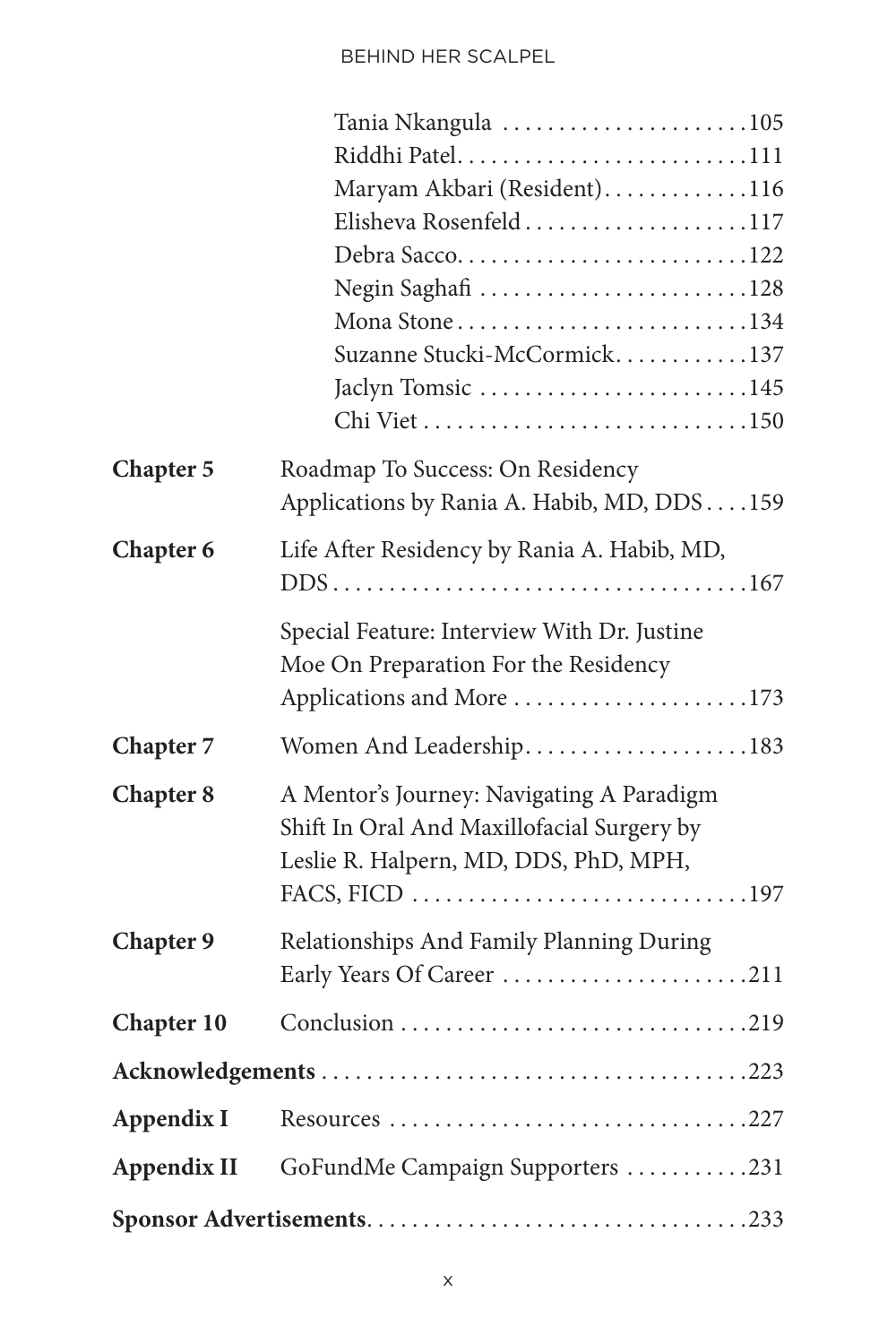## What Is Oral And Maxillofacial Surgery?

*"Medicines cure diseases, but only doctors can cure patients."* —Carl Jung

hen I was a second-year dental student at Columbia University<br>many moons ago, there was a fair about all dental specialties.<br>Each specialty set a table with pamphlets, brochures, and<br>interments to about as a specialistic f many moons ago, there was a fair about all dental specialties. Each specialty set a table with pamphlets, brochures, and instruments to showcase what a specialist's future might hold. I distinctly remembered hearing roaring noises from the corner table. I turned my head and saw a group of big guys hovering over a station that displayed, "oral and maxillofacial surgery." I wiggled my way in only to see a spread of extraction instruments and I was quickly body-blocked. My first organic reaction was that I didn't feel I belonged because that was the only table full of men.

However, during the last two years of dental school, my clinical rotation in oral and maxillofacial surgery sparkled something within me. One of the first surgical procedures I saw in the VA clinic was a repair of an oroantral communication, a hole between the mouth and the sinus, as a result of an upper molar extraction. I learned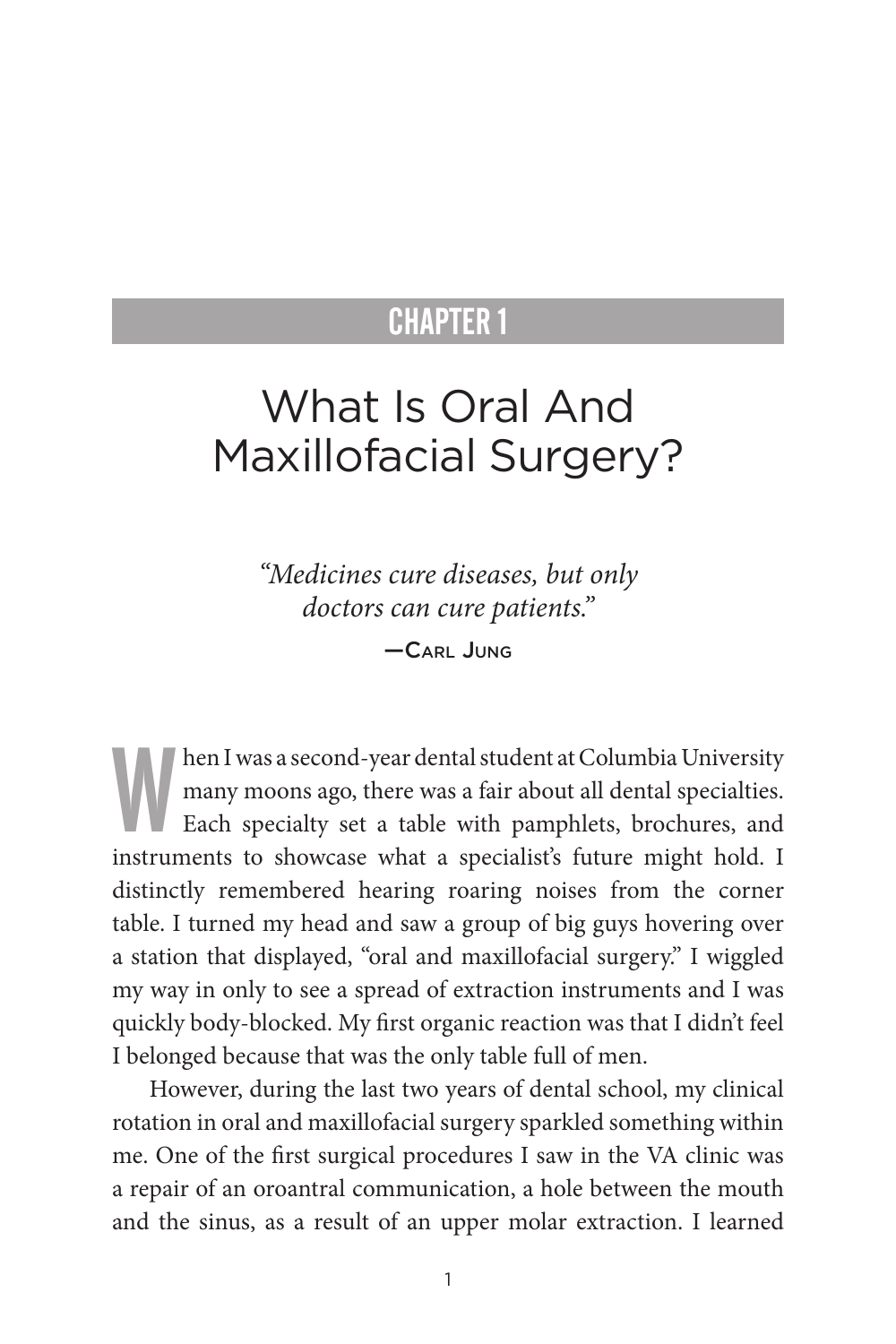upper molar roots could extend into the maxillary sinus, and dental extraction could potentially cause perforation of the sinus membrane, a thin lining between the mouth and the sinus. Perforation would lead to an opening between the mouth and the sinus. This patient complained that every time he drank coffee, it came out from his nose. During my one month rotation, I witnessed the surgeon close the hole in the maxillary sinus with the aid of a small piece of gold foil, which later led to healing and closing of the area. I was fascinated by the execution of the technique and how the human body responded to a simple elegant maneuver. I was inspired by the magical gold foil. For the last two years of dental school, I explored further into the specialty of oral and maxillofacial surgery, because I was determined to learn more techniques like that to help people resume day-to-day functions most of us take for granted—such as drinking coffee and not having it come out our nose.

What is oral and maxillofacial surgery? The word "maxillofacial" is often confusing and not well understood. Currently, oral and maxillofacial surgery is one of twelve dental specialties recognized by the National Commission on Recognition of Dental Specialties and Certifying Boards (NCRDSCB). Its definition is as follows:

> *"Oral and maxillofacial surgery is the specialty of dentistry which includes the diagnosis, surgical and adjunctive treatment of diseases, injuries and defects involving both the functional and esthetic aspects of the hard and soft tissues of the oral and maxillofacial region." (adopted May 2018)*<sup>2</sup>

#### **Oral Surgeon Or Oral Maxillofacial Surgeon?**

Have you been a patient needing an oral surgery procedure? What is your impression of an oral surgeon? One of the most common questions I get from patients is: "What is the difference between an oral surgeon or oral maxillofacial surgeon?"

<sup>&</sup>lt;sup>2</sup> Specialty Definitions. National Commission on Recognition of Dental Specialties and Certifying Boards. ADA.org. NCRDSCB. American Dental Association. https://www.ada.org/en/ncrdscb/ dental-specialties/specialty-definitions (accessed May 2021)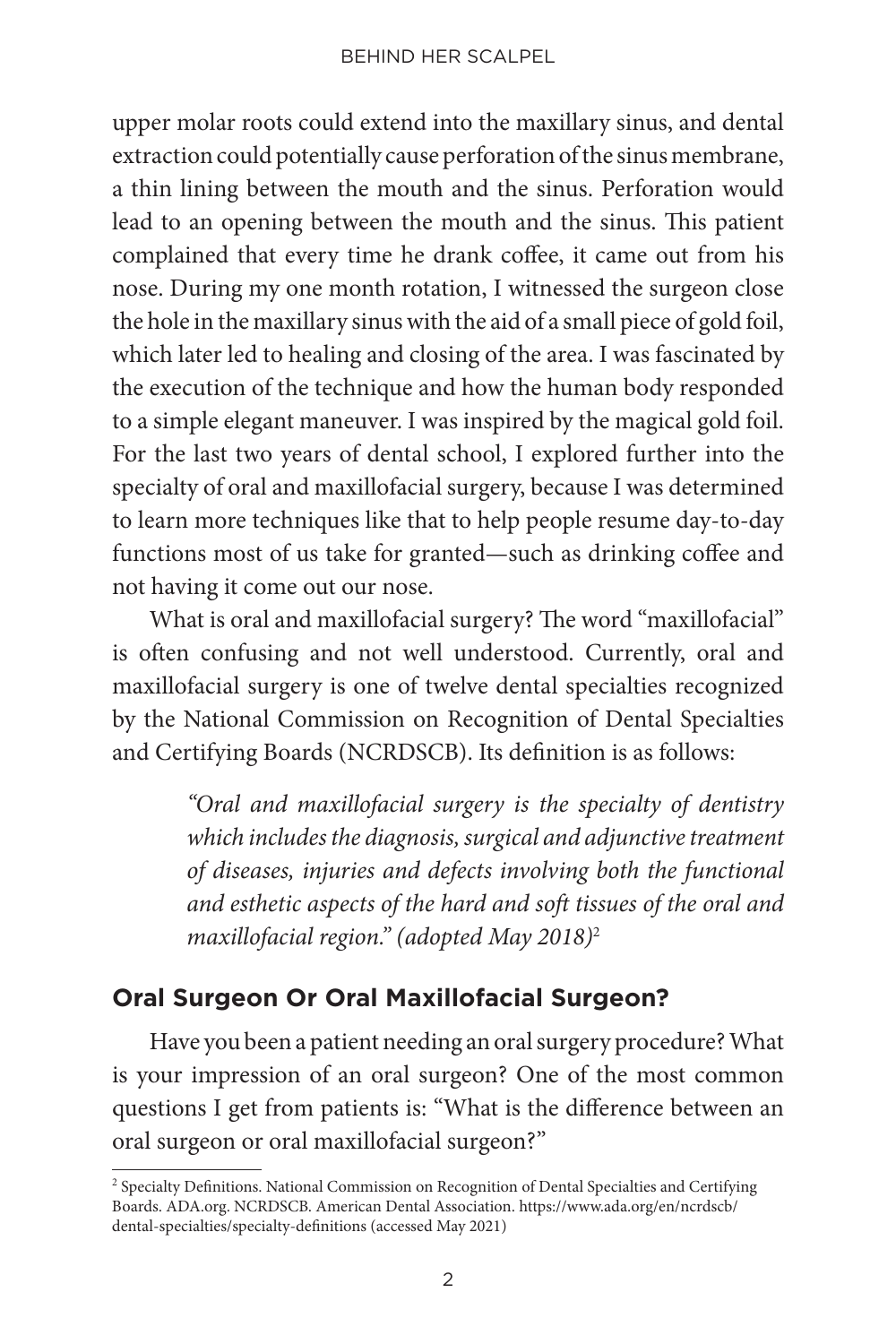Oral and maxillofacial surgery is still a less understood specialty compared to other dental or medical specialties. In a recent study from JOMS by Dalmao et al.<sup>3</sup> investigating the public and professional perceptions of the scope of practice of oral and maxillofacial surgeons, random surveys were sent to the general public, general dentists, and primary care physicians. It was found that more than 25 percent of the general public is unaware of oral and maxillofacial surgery. There was also a low level of awareness among general dentists and primary care practitioners as to the full scope of oral and maxillofacial surgery.

 Even the nomenclature of DDS (doctor of dental surgery) versus DMD (doctor of dental medicine) is confusing to the general public. Does the connotation of DDS or DMD have anything to do with the type of specialists? (It doesn't.) Is one better than the other? (They are equivalent.) Most don't understand why some have dental degrees while others have dental and medical degrees. And the abbreviations— OS as in oral surgery, or OMS as opposed to OMFS in reference to oral and maxillofacial surgery—seem to be used interchangeably. To the general public, oral and maxillofacial surgeons are known as dental and medical specialists. Patients may not always understand why they need to visit different dentists for different procedures. Patients also may not understand why we are sometimes called oral surgeons and other times called oral and maxillofacial surgeons. Even dental students or practicing dentists may not all understand the full scope of oral and maxillofacial surgery.

In 1975, the specialty changed its name from "oral surgery" to "oral and maxillofacial surgery." Most people have trouble pronouncing the word "maxillofacial," plus oral and maxillofacial surgeon is not as intuitive or self-explanatory as say, an orthodontist or a dermatologist. Inconsistencies in the names and branding within the profession, often omitting the word "maxillofacial" when communicating with patients,

<sup>&</sup>lt;sup>3</sup> Oscar Dalmao et al., "Public and Professional Perceptions of the Scope of Practice of Oral and Maxillofacial Surgeons." *JOMS* Vol. 79, Jan 2021: Pg. 18-35.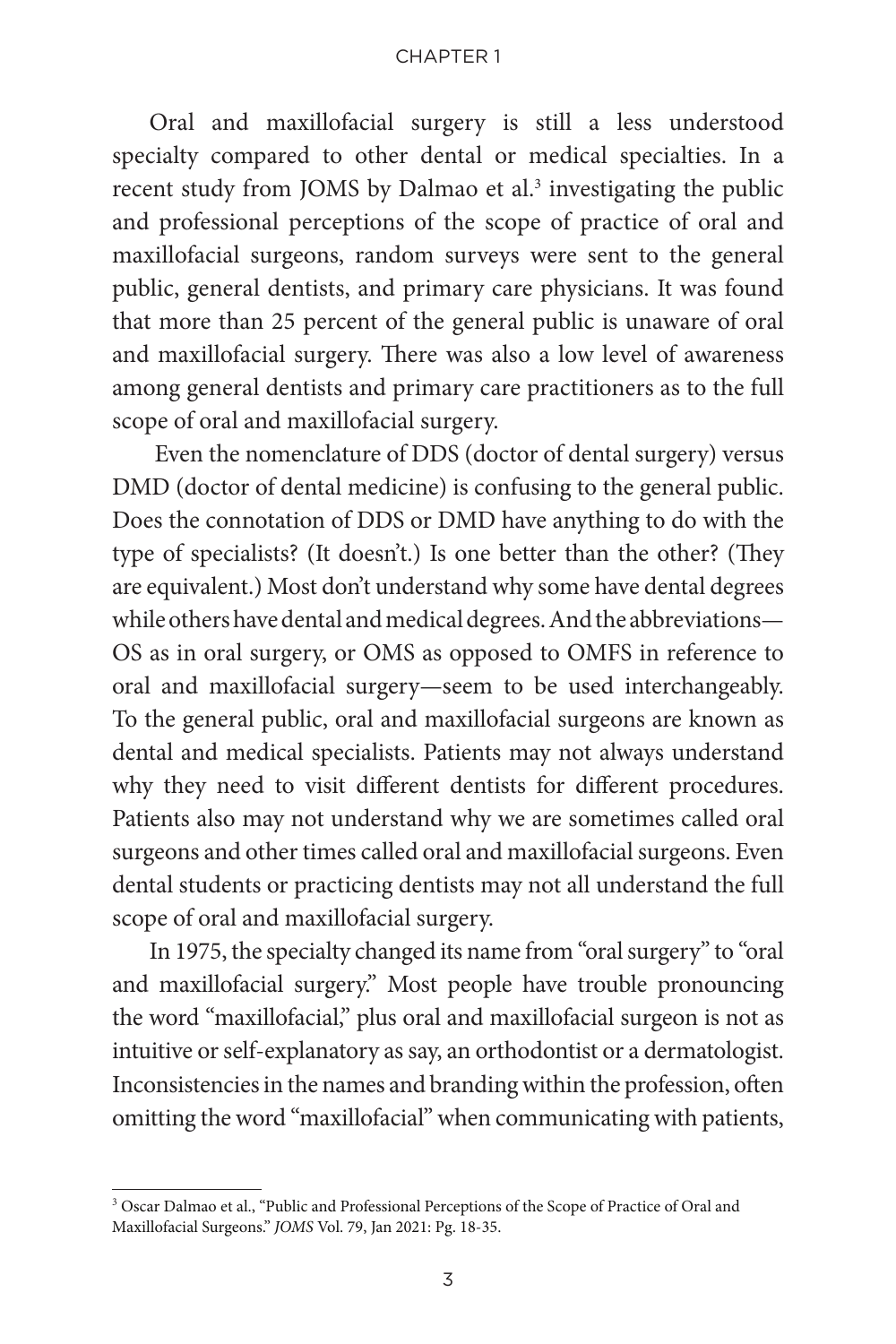are not uncommon. Ameerally et al.<sup>4</sup> suggested changing the term "oral and maxillofacial surgeon" to "oral and facial surgeon." Some practices use "oral facial surgery" in their name. Guerrero et al.<sup>5</sup> investigated undergraduate students' perception of specialty's name and showed there's an increased awareness among undergraduate students when "oral facial surgeon" was used instead of "oral and maxillofacial surgeon." Interestingly, no difference was found among dental students.

Regardless of the type of training programs, four-year or sixyear, we are all called oral and maxillofacial surgeons. Some surgeons choose to practice a full scope of oral and maxillofacial surgery while others prefer a narrower one, naming their practices differently to reflect the procedures performed. There are oral and maxillofacial surgeons who exclusively practice implant dentistry or cosmetic surgery. Many others practice dentoalveolar surgery, or what is considered the "bread and butter" of oral surgical procedures such as surgical extractions and implant surgery with the option of officebased anesthesia. Many surgeons may also hold faculty positions or conduct clinical research in a hospital setting or a teaching institution, or both. One of the advantages of being an oral and maxillofacial surgeon is having a wide array of practice options and flexibility based on area of interest and expertise. You can practice in a private sector, in a university, in a hospital, or a combination of all. Within the scope of practice, you can decide to focus on a few areas or practice a full scope of procedures.

#### **What Does An Oral And Maxillofacial Surgeon Do?**

Dental extraction, or exodontia, remains as one of the most common procedures performed in an outpatient setting, with the option to perform outpatient anesthesia. However, oral and

<sup>4</sup> P. Ameerally, AM. and Fordyce, IC. Martin, "So you think they know what we do? The public and professional perception of oral and maxillofacial surgery." *Br. J Oral Maxillofac Surg* 32 (1994) 141

<sup>5</sup> AV. Guerrero, A. Altamirano, E Brown, CJ Shin, K Tajik, E. Fu, J. Dean and A. Herford, "What name best represents our specialty? Oral and Maxillofacial surgeon versus oral and facial surgeon." *JOMS* Vol. 75, Issue 1.(2017) P9-20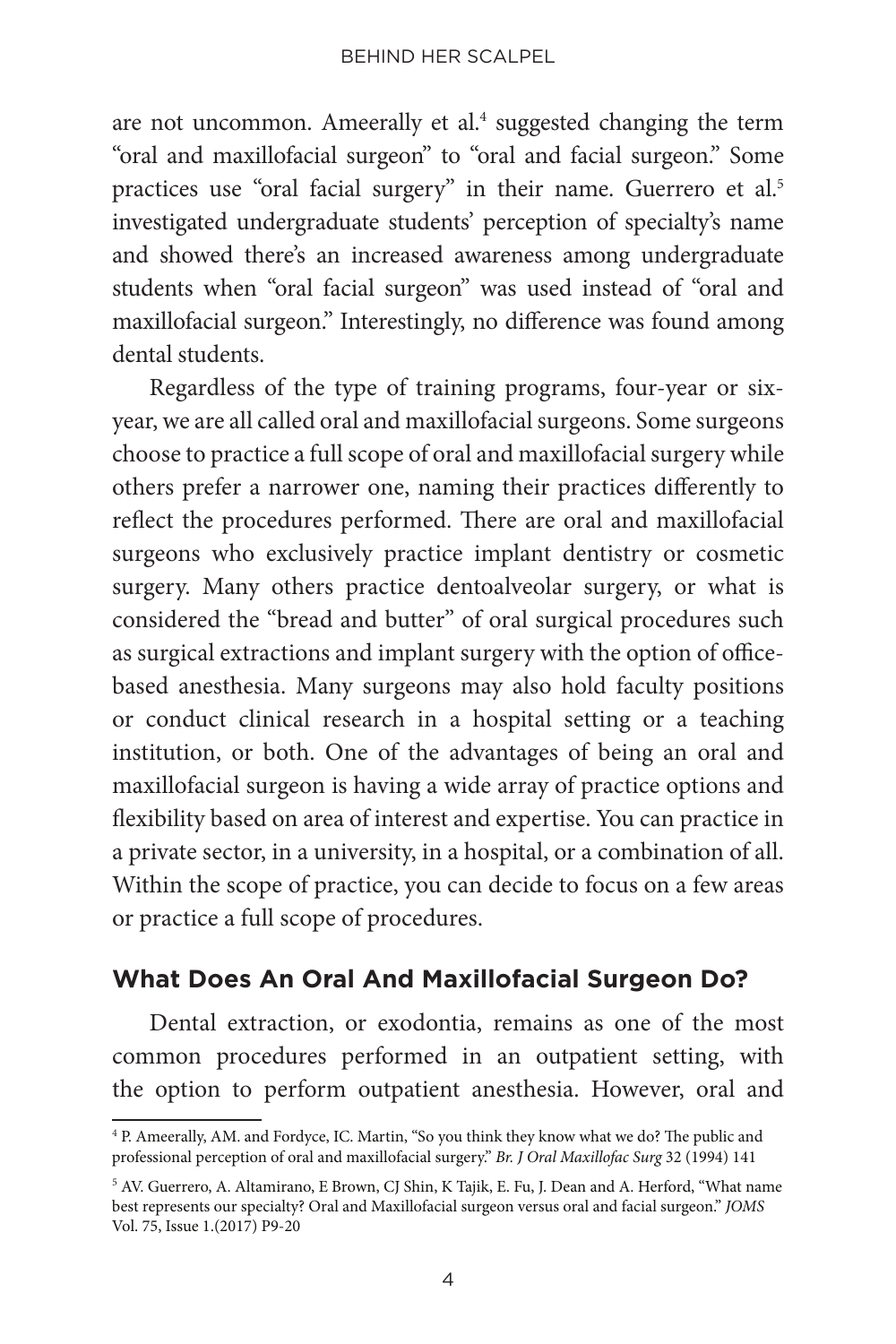maxillofacial surgeons are more than "exodontists," a term used in the past.

In 1988, the Second Invitational Conference on OMS (IAOMS) in Bermuda developed a consensus regarding the scope of  $OMS<sub>6</sub>$ which includes:

- Oral pathology/oral medicine
- Dentoalveolar surgery
- Pre-prosthetic surgery (including implantology)
- Surgical and nonsurgical management of TMJ dysfunction
- Facial trauma
- Oncology
- Regional reconstructive surgery
- Orthognathic surgery
- Microsurgery
- Esthetic surgery
- Cleft lip and palate surgery
- Craniofacial surgery
- Others (as technological advances dictate)

Moreover, the *Parameters of Care* was originally developed between 1986 to 1988 by a special committee appointed by the American Association of Oral and Maxillofacial Surgeons (AAOMS) Board of Trustees to address areas of specialty that described patient management strategies, including guidelines, criteria, and parameters. The most recent version of AAOMS ParCare 20177 includes eleven areas of oral and maxillofacial surgery:

<sup>6</sup> AP.Punjabi and RH. Haug. "The development of the dual-degree controversy in oral and maxillofacial surgery." *JOMS* 48(6) (1990) 621-6

<sup>7</sup> "Parameters of Care: AAOMS Clinical Practice Guidelines for Oral and Maxillofacial Surgery (AAOMS ParCare), Sixth Edition 2017*."* Supplement to the *Journal of Oral and Maxillofacial Surgery*. JOMS Vol.75 (2017) No.8, Suppl 1.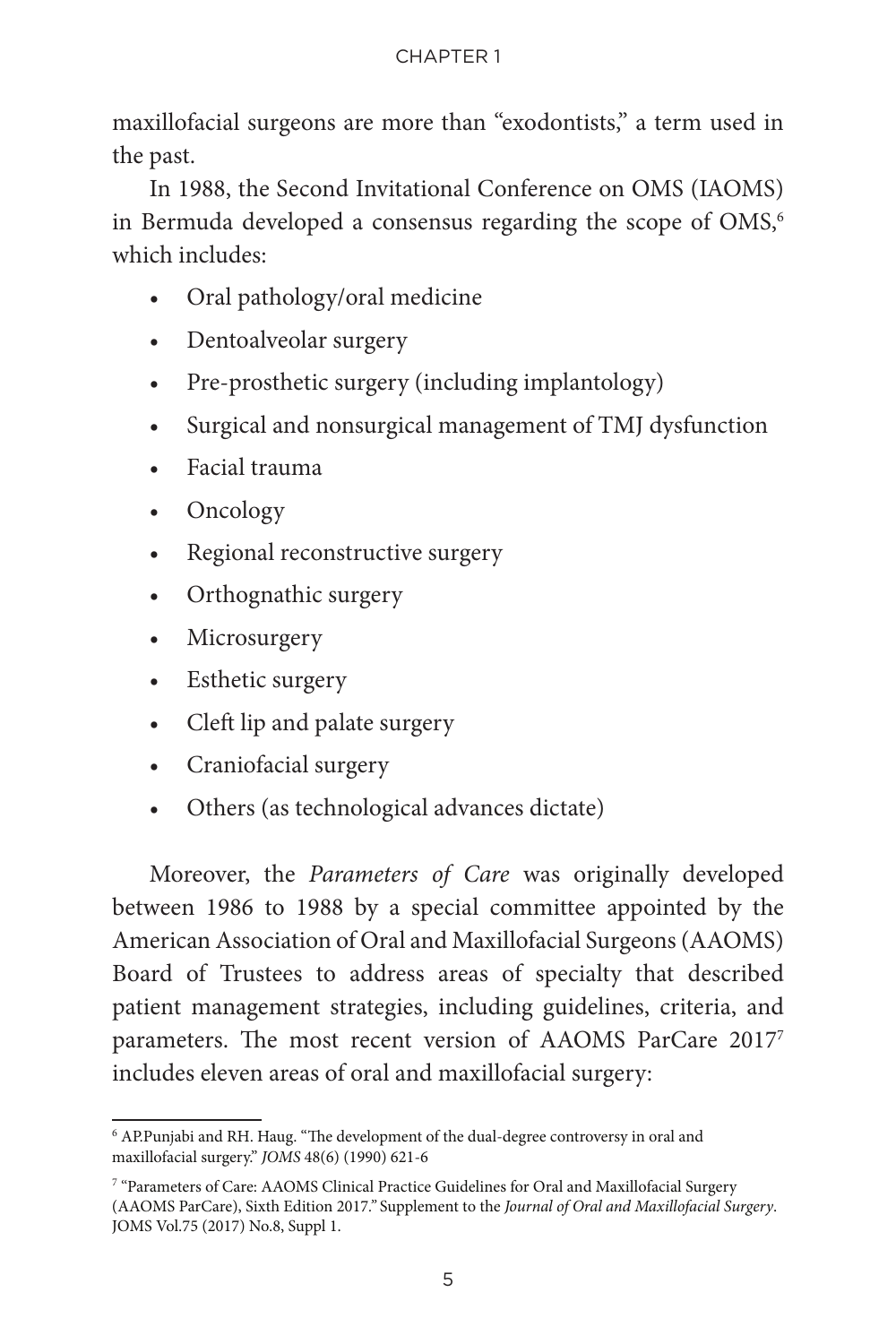- Patient assessment
- Anesthesia in outpatient facilities
- Dentoalveolar surgery
- Dental and craniomaxillofacial implant surgery
- Surgical correction of maxillofacial skeletal deformities
- Cleft and craniofacial surgery
- Trauma surgery
- Temporomandibular joint surgery (TMJ)
- Diagnosis and management of pathological conditions
- Reconstructive surgery
- Facial cosmetic surgery

#### **History Of Oral And Maxillofacial Surgery**

It would be impossible to understand the specialty of oral and maxillofacial surgery without developing an appreciation for the history of dentistry and oral surgery, the development and evolvement of organizational dentistry and academic programs, and the pioneers who helped to shape and form the specialty to where we are today.

#### **1800 To Early 1900s**

During the early 1800s, dental schools did not exist. Most common procedures such as tooth extractions, treatment of dental infections, or treatment of tumors were performed by surgeons who were dentists or physicians, or non-healthcare providers such as barbers or blacksmiths.8

The first dental college in the world, Baltimore Dental College, was established in 1840 as a non-university-affiliated dental school, and was the birthplace for the doctor of dental surgery (DDS) degree. Baltimore Dental College later became University of Maryland

<sup>&</sup>lt;sup>8</sup> Leonard B. Kaban and David H. Perrott, "Dual-degree oral and maxillofacial surgery training in the United States: Back to the future" *JOMS,* Vol. 78, Issue 1 (2020)18-28.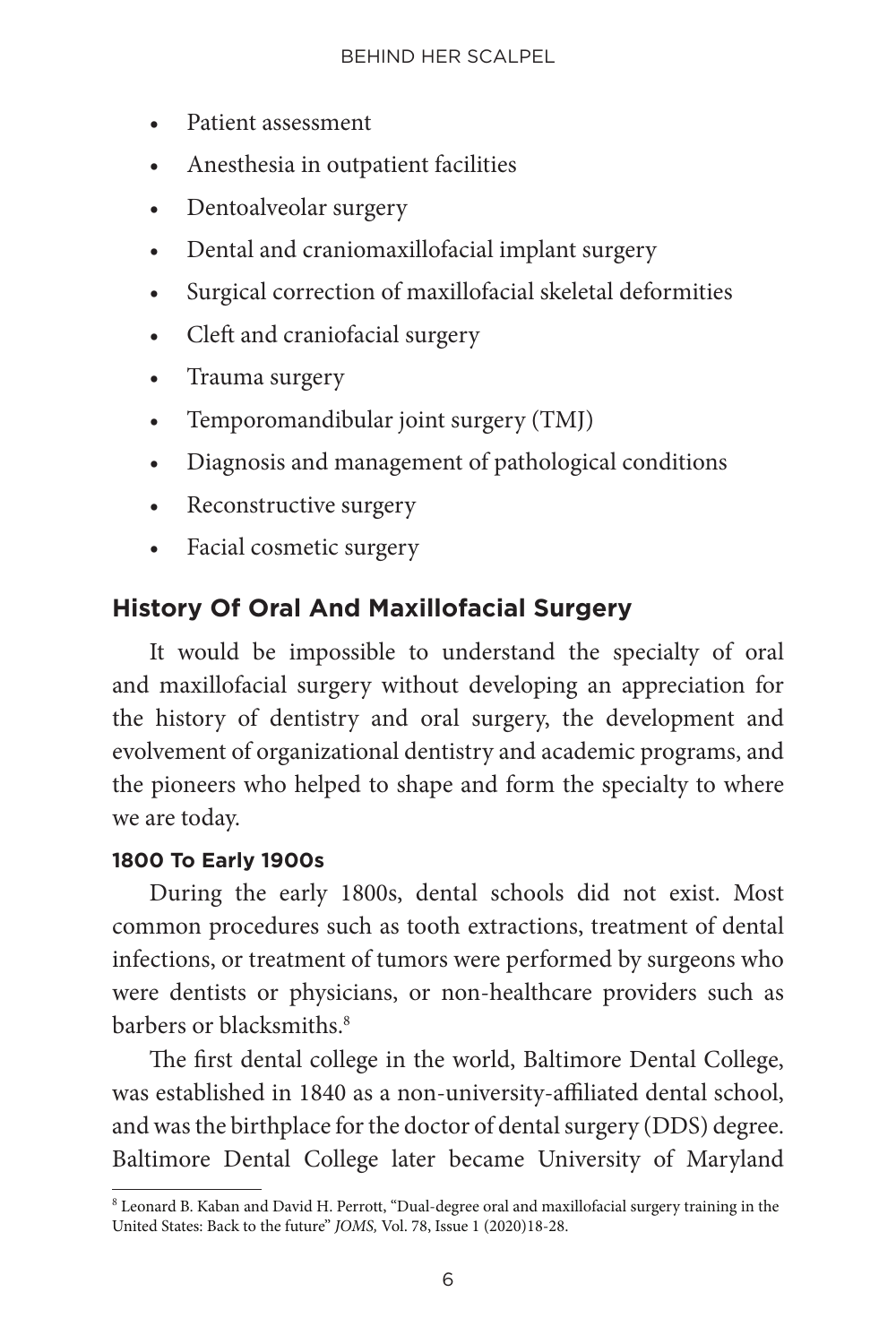School of Dentistry.<sup>9</sup> In 1867, Massachusetts General Hospital and Harvard University opened the first university-affiliated dental school and conferred the doctor of dental medicine (DMD) degree. Dr. Nathan Cooley Keep was the first dean. He popularized the use of ether anesthesia.<sup>10</sup> In 1918, Dr. Menifee Howard invited a group of twenty-nine dentists, or "exodontists," to form the American Association Society of Exodontists, which was then recognized by the National Dental Association in 1919. The National Dental Association became today's American Dental Association.<sup>11</sup>

During this time, there were two especially notable pioneers: Simon P. Hullihen (1810-1857) and James E. Garretson (1825- 1895).12 Hullihen was a physician and the first surgeon in the US to limit his practice to oral and maxillofacial surgery. Garrettson was the first to introduce oral surgery to the Philadelphia Dental College in 1864. Philadelphia Dental College is today's Temple University. He was also the first appointed oral surgery professor in the country. He wrote a textbook in 1869 called *A System of Oral Surgery*.

#### **Wars Accelerated The Need For OMS**

World War I and World War II played key roles in the development of oral and maxillofacial surgery. Facial injuries and reconstructions were performed by mostly physicians who held MD degrees, and dentists who volunteered to work in the army.<sup>13</sup> The specialty of plastic surgery did not exist. Deformed faces were covered by masks. Exodontists evolved to perform more extensive oral and facial surgeries during wartime, gradually expanding the scope of practice, which was reflected over time with a name change.

<sup>9</sup> University of Maryland, Baltimore. "History." University of Maryland, Baltimore. Accessed May 29, 2021. https://www.dental.umaryland.edu/about/history/.

<sup>10</sup> Leonard B. Kaban and Walter C.Guralnick, "Massachusetts General Hospital/Harvard MD Oral and maxillofacial surgery program." *JOMS* Vol.63. Issue 8 ( 2005), 1069-72.

<sup>&</sup>lt;sup>11</sup> AAOMS Centennial. AAOMS History. https://www.aaoms.org/about/aaoms-centennial. (Accessed May 8, 2021).

<sup>12</sup> Daniel Lew. "Chapter 1: Founding A historical overview of the AAOMS"*. AAOMS* 2013, Pg. 3,

<sup>13</sup> Danial Lew. *A historical overview of the AAOMS*, Pg. 2.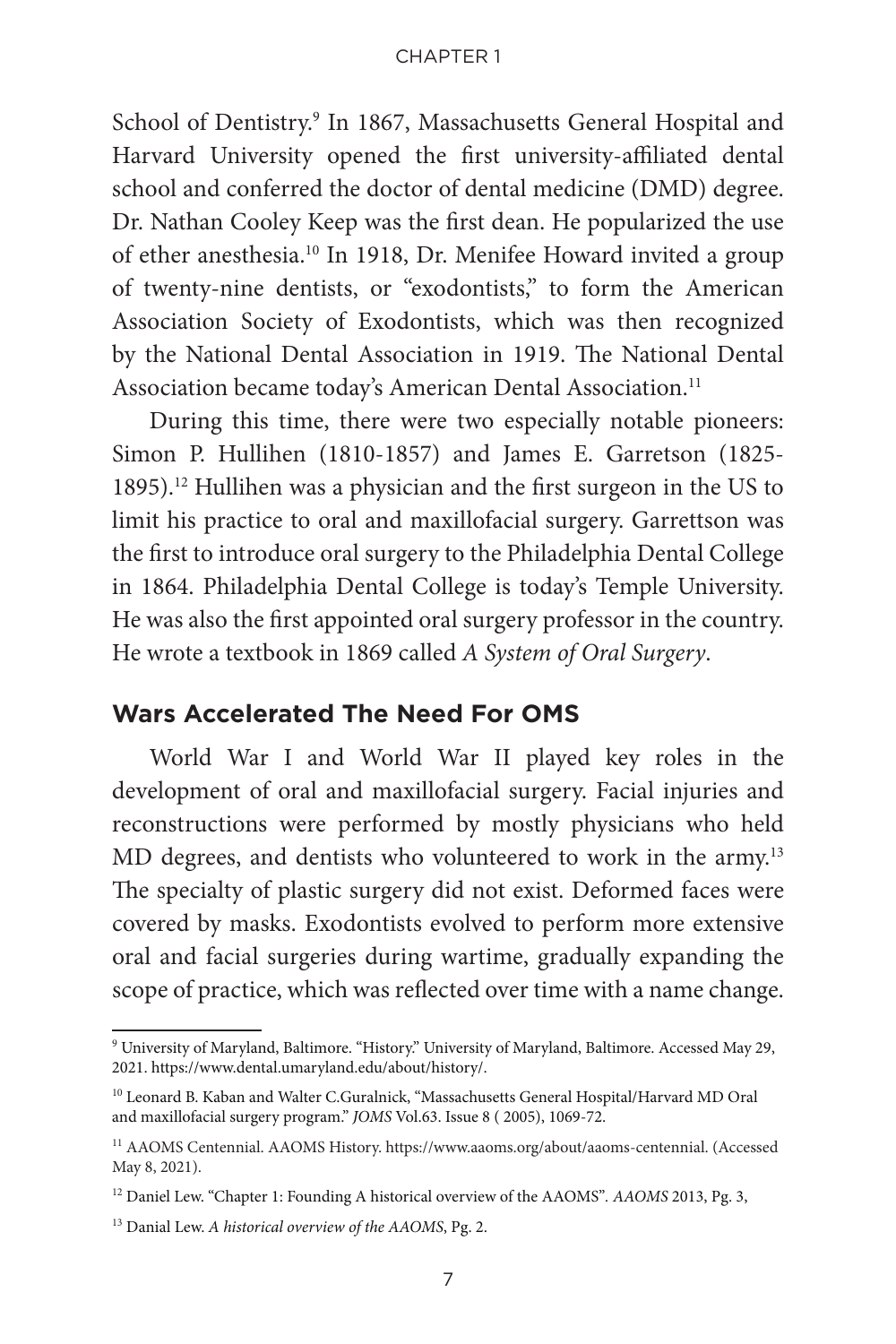In 1921, the name of the organization American Association Society of Exodontists was changed to American Society of Oral Surgeons and Exodontists, then later changed to American Society of Oral Surgeons in 1946, and again in 1978 to American Association of Oral and Maxillofacial Surgeons.<sup>14</sup>

During this time, a few key events happened that further facilitated the development and maturation of oral and maxillofacial surgery.

#### **Hospital-Based Dental Services**

To perform surgical procedures such as full-mouth extractions, repair of extensive facial trauma or removal of tumors, hospital privileges and presence of dental clinics became necessary. With the discovery of ether anesthesia by Boston dentist William Morton in1846 and penicillin by Alexander Fleming in 1928, more extensive surgical procedures were carried out in the hospital setting.15 The proposal of dental services in hospital facilities was originally opposed by the medical community. Reasons of objection included lack of academic curriculum, accreditation agency, and professional journal.

#### **Dental Accreditation**

In 1936, the American Hospital Association supported dental care in the hospitals. Internship programs began to increase. The Council on Dental Education (CDE) was created in 1949 and the American Dental Association became the accreditation agency. In 1945s annual meeting of the American Society of Oral Surgeons (ASOS), a committee was authorized to conduct examinations for the certification of specialists in oral surgery. The American Board of Oral Surgery (ABOS) was established. The following year, the Board of the American Society of Oral Surgeons was incorporated; its name was changed in 1978 to American Board of Oral and Maxillofacial Surgeons (ABOMS), as it is known today, to reflect the scope of the

<sup>14</sup> Daniel Lew. *A historical overview of the AAOMS*. Chapter 1.

<sup>&</sup>lt;sup>15</sup> Leonard Kaban and David H. Perrott. "Dual degree oral and maxillofacial surgery training in the United States: back to the future*." JOMS* 2020. 78:18-28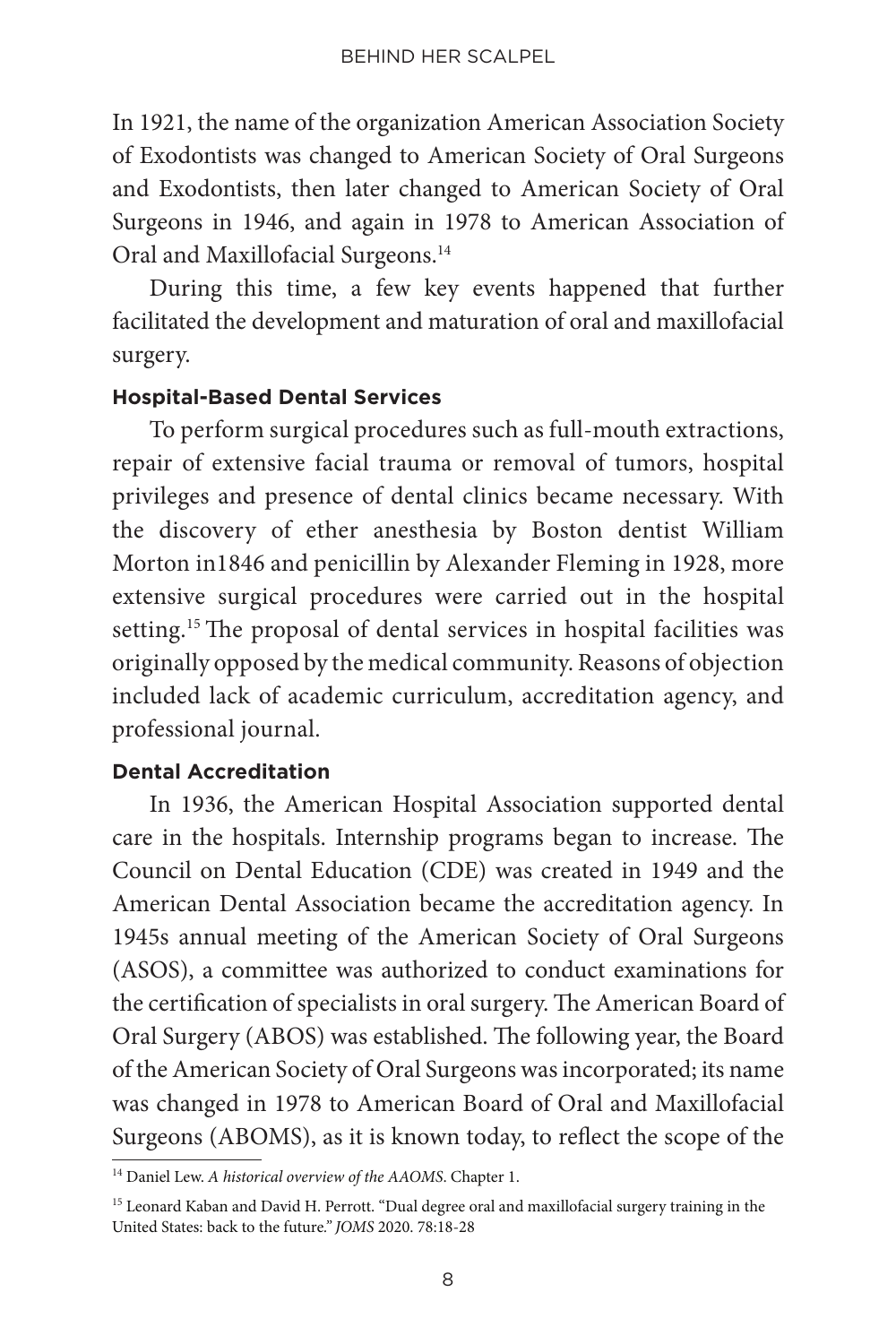specialty. ABOS and ABOMS were incorporated under the laws of the state of Illinois.16

#### **First Issue Of The** *Journal of Oral Surgery*

In 1942, the Board of Trustees of the American Dental Association voted to publish the *Journal of Oral Surgery*. 17 The first issue was published in 1943. In 1981, the ownership and publication were purchased by the American Association of Oral and Maxillofacial Surgeons, and the following year, the *Journal of Oral Surgery* changed its name to the *Journal of Oral and Maxillofacial Surgery.* 

#### **Continuous Evolution And Development Of Training Programs**

The initial one-year internship OMS training in the thirties and forties gradually evolved into a mandated three-year program by the American Society of Oral Surgeons in 1967. In 1985, the American Association of Oral and Maxillofacial Surgeons mandated a fouryear integrated program, which includes:

- One-year OMS internship
- One year of rotation (three months of medicine, three months of surgery, four months of anesthesia, and two months of an elective)
- Twenty-four months of junior and senior resident level<sup>18</sup>

In 1971, Harvard Medical School developed a five-year integrated oral surgery/MD program. Dr. Walter Guralnick, chief of oral surgery at MGH and Harvard School of Dental Medicine, felt dual-degree training would be necessary to correct the educational deficit present in OMS training programs. He was also an advocate

<sup>16</sup> Daniel Lew. *A historical overview of the AAOMS*. Chapter 3. AAOMS.

<sup>&</sup>lt;sup>17</sup> Daniel Laskin. "The History of the Journal of Oral and Maxillofacial Surgery." *JOMS* 76 (2018): 2046-2050.

<sup>18</sup> Leonard B. Kaban and David H. Perrott: *"Dual-degree Oral and Maxillofacial Surgery Training in the United States: Back to the future."* Pg. 21.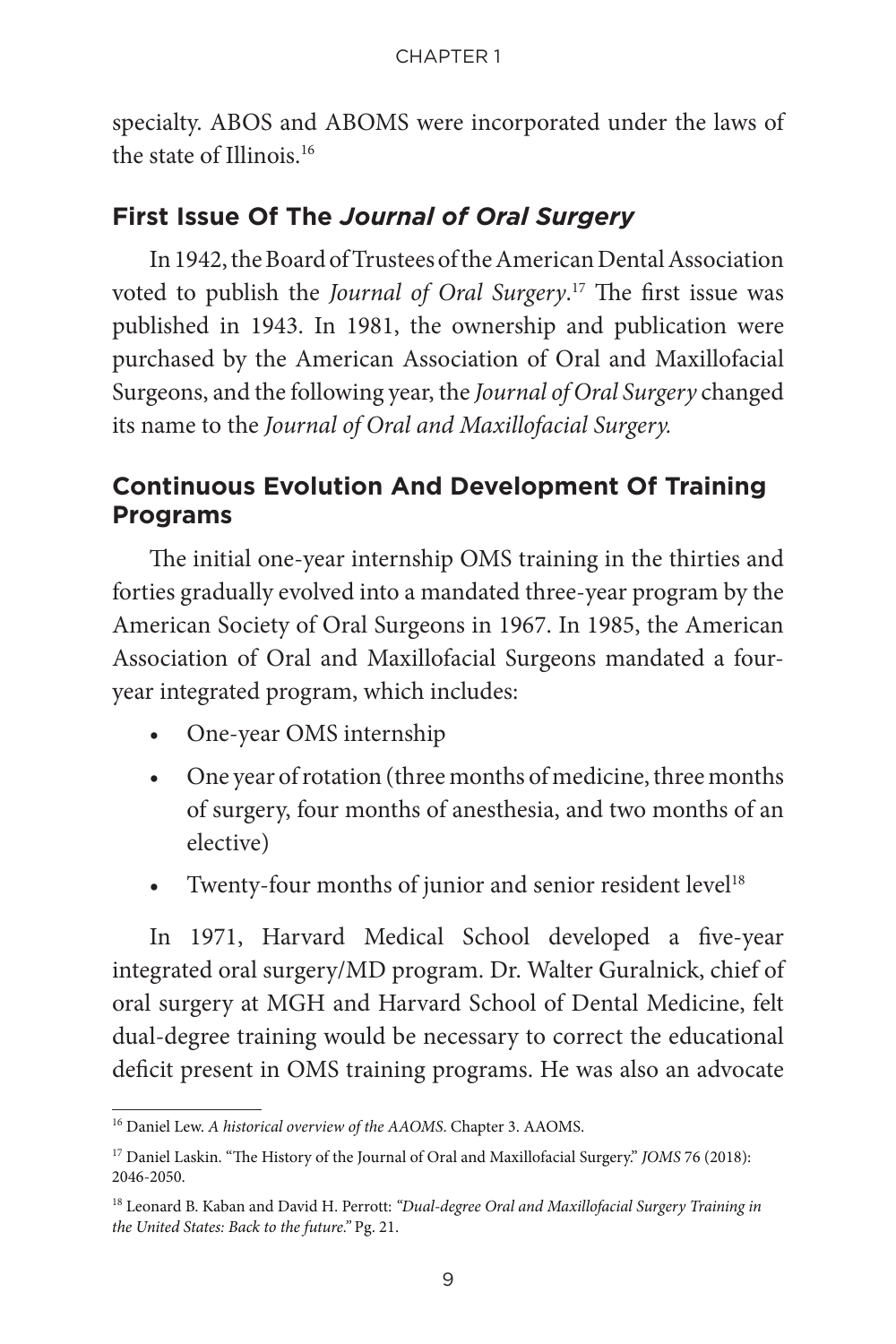of a full-time faculty training model, as most faculty members in the sixties and seventies were part-time. In 1995, the five-year residency program was expanded into a six-year program under the leadership of Dr. Leonard B. Kaban and Dr. David H. Perrott, with two years of medical school built into it.19

From the 1940 through the 1970s, the competition of the overlapping scope of the practice between otolaryngology and plastic surgery presented challenges for OMS in the medical community. Dual-degree programs arguably allow broader scopes of practice and opportunities for advancement to fellowships in head and neck oncology and reconstructive surgery, craniofacial surgery, cosmetic surgery, and other advanced fellowship programs. However, there are many single-degree OMSs who are pioneers and exceptional surgeons practicing full-scope oral and maxillofacial surgery, and their contributions are by no means limited by their single degree. According to the *2019-2020 OMS Program, Resident and Faculty Summary Report,*20 there are currently one hundred accredited OMS programs—fifty-five single-degree OMS programs and fortyfive dual-degree OMS programs—and twenty-three programs that offer both single- and dual-degree tracks. Out of 1,197 residents, 59 percent are enrolled in single-degree programs and 41 percent are in dual-degree programs, plus 19 percent residents are female, an increase from 16 percent in the previous year.

#### **Development Of ACOMS**<sup>21</sup>

In 1947, Dr. W. Harry Archer, Dr. Herbert J. Bloom, and Dr. Kurt H. Thoma were three oral surgeons in Boston who initiated conversations of gathering certified oral surgeons to form an

<sup>19</sup> Leonard B. Kaban and Walter C. Guralnick. *"Massachusetts General Hospital/Harvard MD Oral and Maxillofacial Surgery Program".* Pg.1070

<sup>20 &</sup>quot;2019-2020 OMS Program, Resident and Faculty Summary Report*." AAOMS*. (Accessed May 2021) https://www.aaoms.org/docs/education\_research/edu\_training/aaoms\_faculty\_resident\_summary. pdf

<sup>&</sup>lt;sup>21</sup> "History of ACOMS." American College of Oral and Maxillofacial Surgeons. (Accessed May 2021) https://www.acoms.org/general/custom.asp?page=History